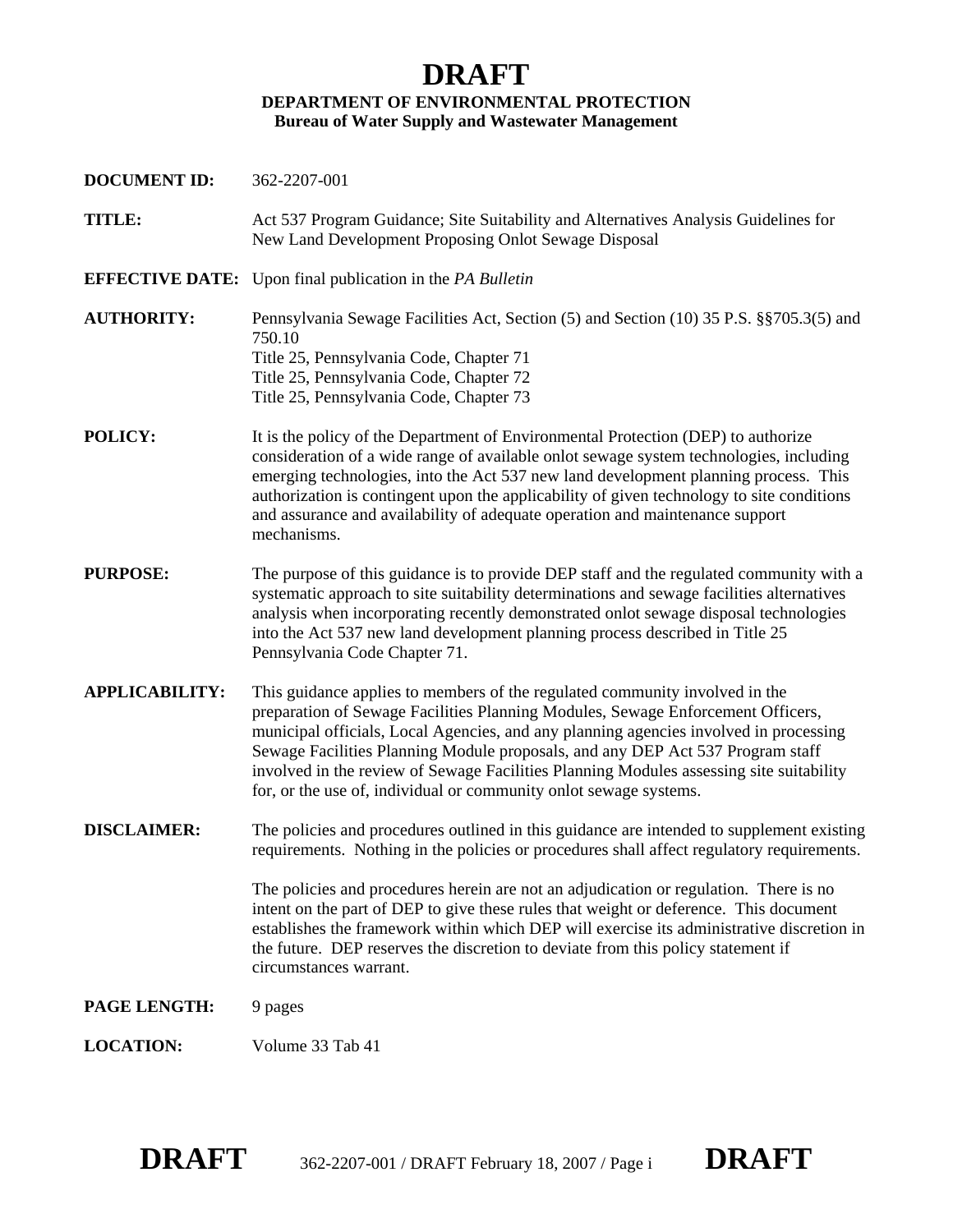#### **I. GENERAL**

- A. Planning for the long-term use of individual onlot sewage systems and community onlot sewage systems requires extensive site evaluation and an equally extensive analysis of available technical alternatives for use at the site. Onlot sewage systems are dependent upon a very sensitive system of physical, chemical and biological processes in the soil and groundwater to renovate sewage and return it to the environment. Thus, site evaluation and alternatives analysis is critical to successfully addressing the long-term sewage disposal needs of a given site.
- B. Title 25, Pennsylvania Code, Chapter 71 requires that "general site suitability" evaluations be made in preparation for the "alternatives evaluation" portion of the Sewage Facilities Planning process to establish the use of onlot sewage systems as a feasible alternative for sewage treatment and disposal. Chapter 73 provides the technical requirements to use when evaluating site suitability and when evaluating alternatives. The alternatives evaluation also requires municipalities to assure the long term sanitary treatment and disposal of sewage and to evaluate and implement options to assure the proper operation and maintenance of onlot sewage systems.
- C. In practice, municipalities commonly forgo "general site suitability" testing in favor of more detailed lot-by-lot site testing during the planning portion of project development to ensure that each new lot is created with an available method of sewage disposal.
- D. Actual site suitability for the use of onlot sewage systems is highly variable in the Commonwealth and ranges from relatively flat sites exhibiting deep, welldrained soils that are ideal for the use of onlot sewage systems to those extremely challenging sites with steep slopes and shallow, poorly drained soils. Some sites are altogether unsuitable for onlot sewage systems. Since onlot sewage system technologies also have physical, design and operational limitations, not all sites are suitable for all technologies. In recognition of these limitations, "marginal conditions for the long term use of onlot sewage systems" have been recognized by DEP in the Act 537 new land development planning process since 1984.
- E. Since the last update to Chapter 71 and Chapter 73 in 1997, a number of onlot sewage system technologies were (and continue to be) developed and approved by DEP for use on sites not meeting the traditional general site suitability standards. These technologies routinely employ equipment and processes that are often more complex than those technologies presently described in Chapter 73. Additionally, more complex technologies tend to be more maintenance intensive.
- F. The procedures outlined in this guidance document consider the variables found in the field and onlot sewage system technologies. They are intended to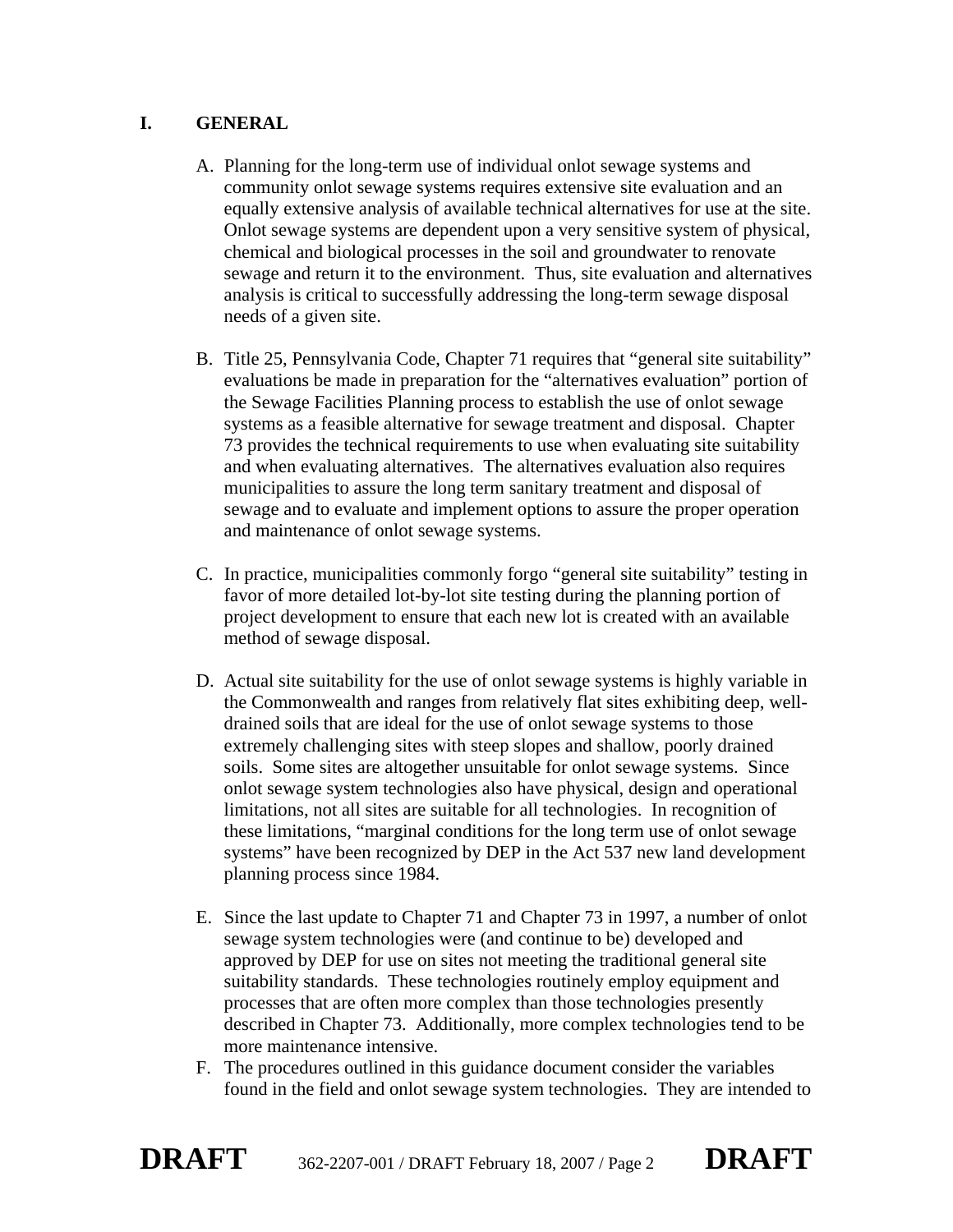clarify the regulatory planning requirements for site suitability testing and alternatives analysis.

#### **II. PROCEDURE**

- A. The site suitability testing procedures found in *Appendix A* and depicted in the flowchart in *Appendix B* clarify those procedures found in Chapter 71 and Chapter 73. These procedures provide a systematic approach to making site suitability determinations and comprehensive alternatives analysis for new land development projects that propose the use of onlot sewage system technologies.
- B. Individuals involved in site suitability testing and alternatives evaluation for projects proposing the use of onlot sewage systems should follow the process found in Appendix A and depicted in Appendix B. Form use and process flow are depicted in Appendix C.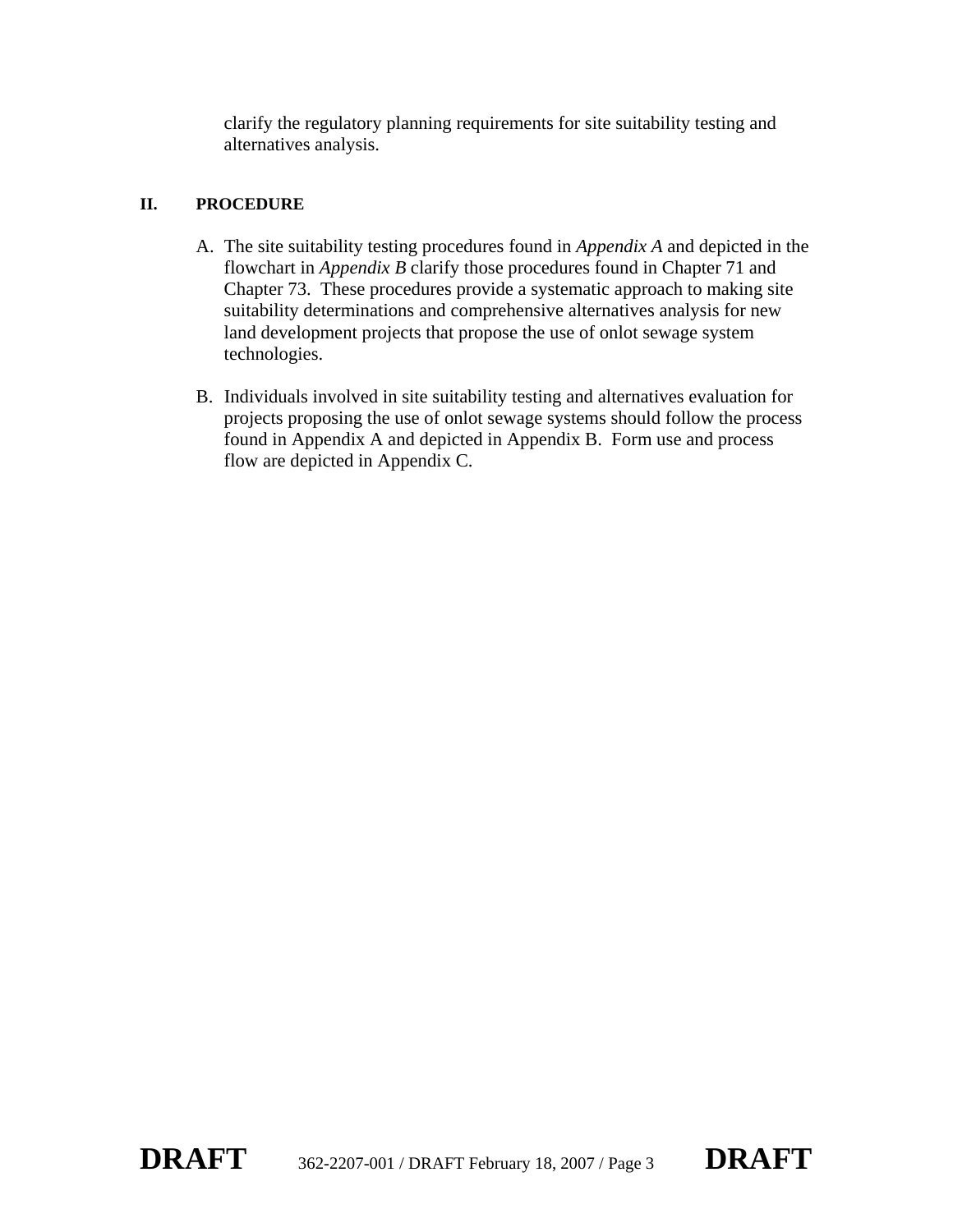# **Guidelines For Adequately Addressing Long Term Sewage Disposal Needs For Projects Proposing The Use Of Onlot Sewage Systems**

These guidelines provide narrative for the New Land Development Plan Revisions Flow Chart depicted in Appendix B. The technical review process in new land development (NLD) planning begins with a complete NLD revision proposal. This proposal will be submitted using either a Component 1 "Exception to the Requirement to Revise the Official Plan," Component 2 "Individual and Community Onlot Disposal of Sewage" planning module or Application Mailer Planning Exemption Request.

#### **Step 1: Suitability for Onlot Sewage Disposal**

- Initial site location qualification under Sections 73.12 and 73.14.
	- o A proposed onlot system absorption area or IRSIS spray field may not be placed on a site with any of the following characteristics:
		- The slope of the proposed absorption area or spray field is greater than 25 percent.
		- The proposed absorption area is located in a floodway
		- One or more rock outcrops exist within the proposed absorption area
		- Evidence of sinkholes exists within the proposed absorption area or spray field in areas underlain by limestone
		- Limiting zone within 10 inches of the mineral soil surface (seasonal high water table) or within 16 inches of the mineral soil surface (bed rock or coarse fragments with insufficient fines)
	- o If one or more of the above characteristics is present, the site is unsuitable for onlot sewage disposal.
- Sewage Facilities Planning Module Component 1, 2, or Planning Exemption request may be used. See Appendix C.

### **Step 2: Suitability for Conventional Onlot Sewage System**

- General site suitability test under Section 71.62(b)(2). This regulation specifies the soils characteristics requirements for the proposed development site to be suitable for the use of a conventional sewage system absorption area. **\*** To demonstrate that this requirement is met, the following must be provided:
	- o Soil profiles as described in Chapter 73
		- Section  $73.14(a)$  applies to absorption areas and requires at least 20 inches of suitable soil to the limiting zone
		- Section 73.14(b) applies to spray fields and requires at least 10 inches of suitable soil to indications of a seasonal high water table (SHWT) and 16 inches to rock or coarse fragments with insufficient fines soil to fill the voids (CF)
	- o Percolation test results within acceptable limits as described in Chapter 73.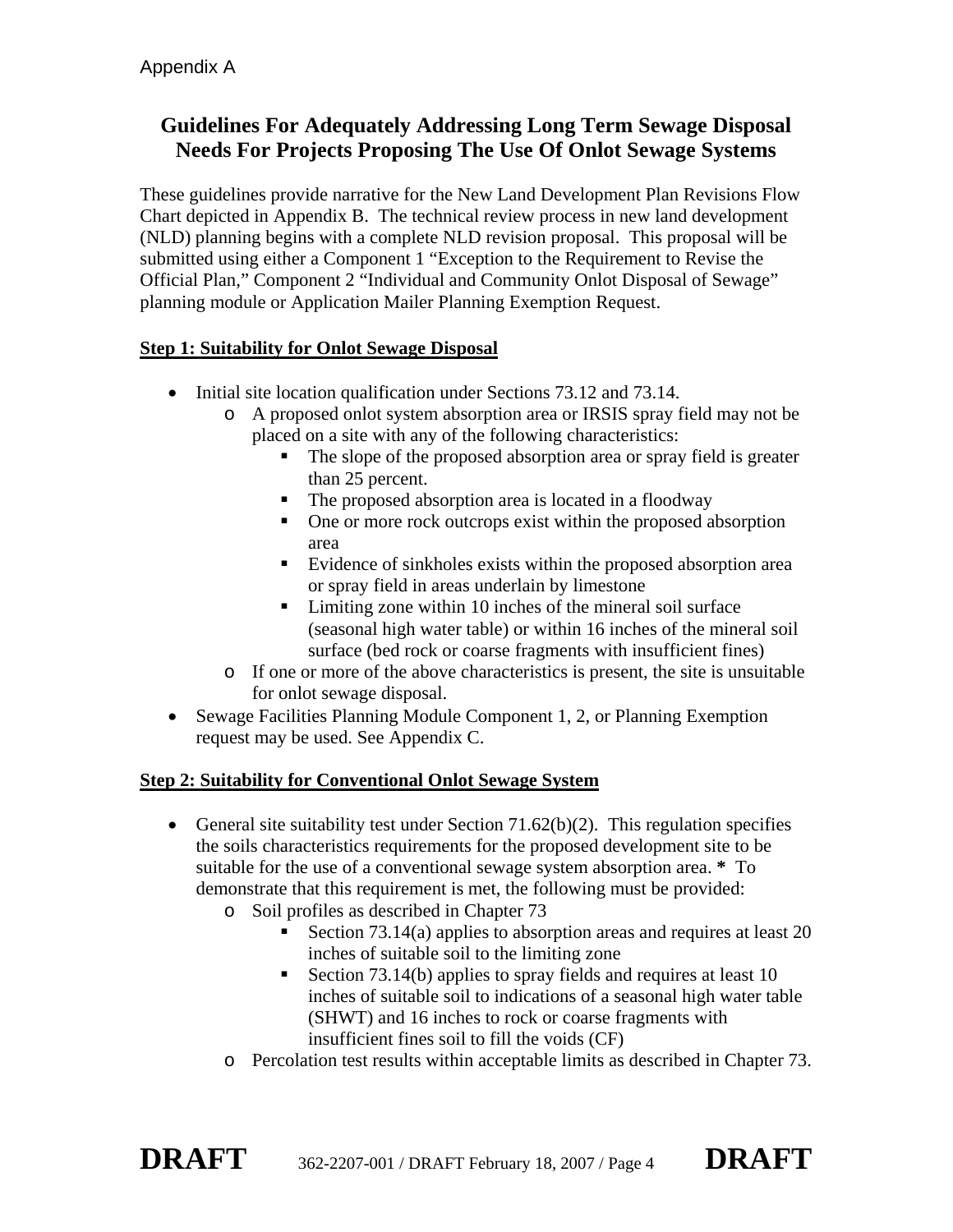- Section  $73.14(a)(6)$  requires percolation tests to be performed within the proposed absorption area and that the average percolation rate be within the range indicated in Section 73.16.
- Table A of Section 73.16 contains acceptable average percolation rates for conventional sewage systems.
- Table B of Section 73.16 contains sizing criteria for spray fields
- **Percolation testing is not permitted for sites with limiting zones** less than 20 inches except as prescribed in Section 73.77
- **SEO Confirmation:** The local agency **SEO** must sign the appropriate section of the sewage facilities planning module component indicating the onlot site suitability.
- Satisfying the general site suitability for a conventional system allows the preparer to proceed directly to the alternatives analysis unless marginal conditions exist.
- Sewage Facilities Planning Module Component 1, 2, or Planning Exemption Request may be used. See Appendix C.

\*Standard trench (73.52); seepage bed (73.53); subsurface sand filter bed/trench (73.54); elevated sand mound (73.55); spray field (73.163).

#### **Step 3: Determination of Marginal Conditions for Onlot Systems**

- A proposed development site that is not suitable for a conventional sewage system because of depth to limiting zone or unacceptable percolation rate is considered to have marginal conditions for long-term onlot sewage disposal. This would include a site where the absorption area technology being considered requires a soil morphological evaluation instead of a percolation test.
- A proposed development site is considered to have marginal conditions for the long-term use of onlot sewage systems when one or more of the following conditions are present. Marginal conditions criteria are presented in both Component 1 and Component 2.
	- o The site evaluation documents areas of soils generally suitable for onlot sewage systems intermixed with areas of soils unsuitable or onlot systems
	- o The site evaluation documents soils generally suitable for elevated sand mounds with some potential lots with slopes greater than 12%.
	- o The site evaluation documents soils generally suitable for in-ground systems with some potential lots with slopes greater than 20%.
	- o Density of the proposed development site is greater than one residential dwelling unit per acre.
	- o A community onlot system or system serving commercial, industrial, or institutional uses is proposed (Component 2 only).
- If marginal conditions exist on the proposed development site, additional measures must be taken to assure long-term sewage facilities needs are met.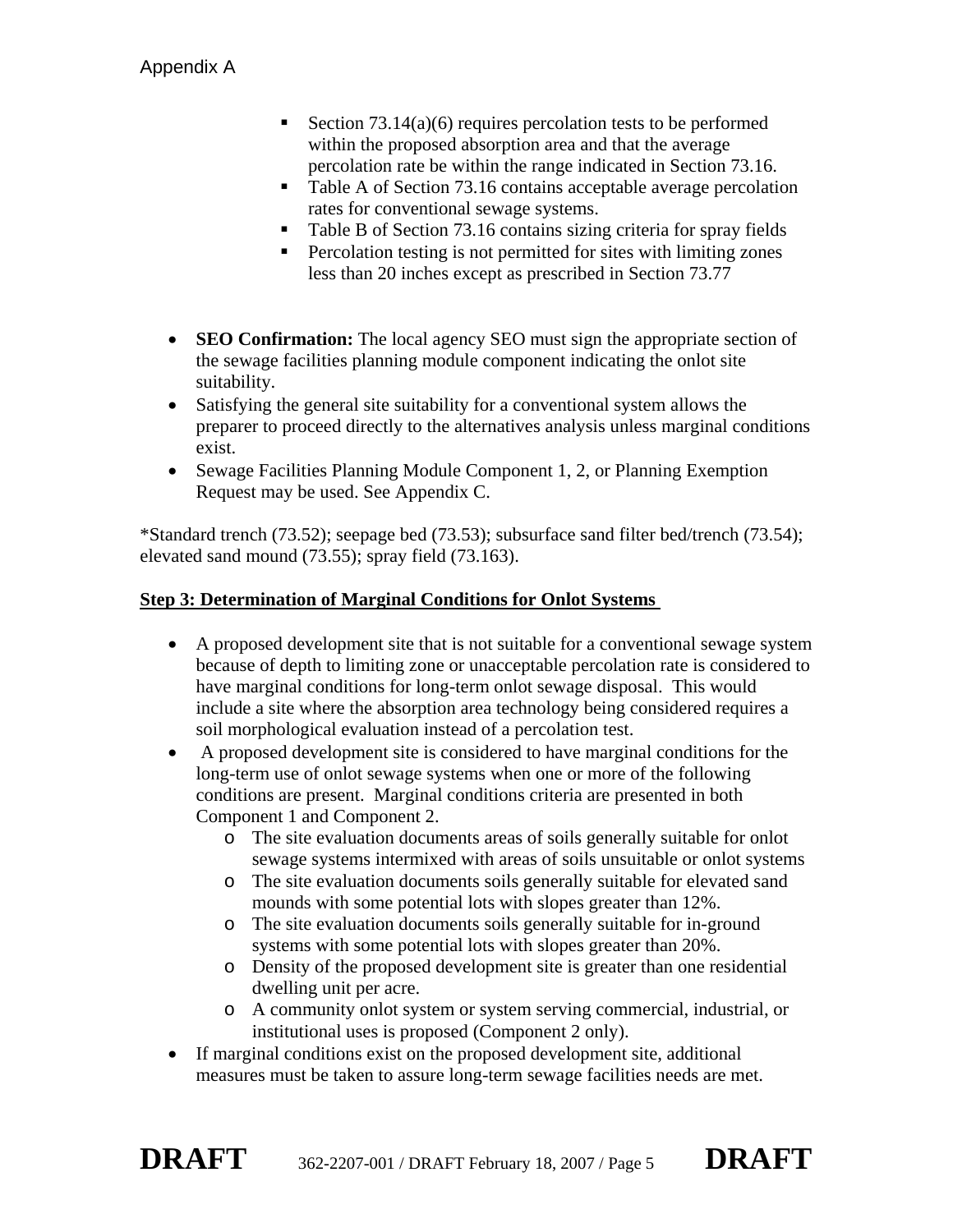- When marginal conditions are documented and replacement with sewerage facilities (i.e. centralized sewer) is not imminent, the property owner and municipality must, at a minimum, implement a sewage management program capable of ensuring the long-term provision of sewage facilities for the appropriate onlot technology.
- Additional assurances such as replacement area testing may be required by the municipality or DEP if deemed necessary for long-term onlot sewage system viability.
- Where marginal conditions are caused exclusively by high density, the municipality may eliminate the marginal conditions through reduction in the density of the onlot systems.
- DEP may not approve the planning module unless adequate documentation that appropriate marginal conditions assurances have been selected and are able to be implemented.
- **SEO Confirmation:** The local agency SEO indicates or confirms the presence of marginal conditions on the planning module component.
- Sewage Facilities Planning Module Component 1, or 2 may be used. See Appendix C.

#### **Step 4: Alternatives Analysis**

- Planning for new land development requires a comprehensive alternatives analysis to determine the most suitable onlot treatment for the development and to assure the long-term sanitary collection, treatment, and disposal of sewage.
- At this point, with the completion of Steps 1 through 3, the proposed lots have passed the suitability tests for the installation of an onlot sewage system and a determination has been made concerning marginal site conditions. The soils, slope and other site information collected during these steps provides the site factors needed to determine the type or types of onlot sewage system technologies for consideration.
- Conventional, alternate, or experimental (with acceptable replacement provision) systems may be considered for evaluation in this step. The above site factors will determine which system types may be suitable for evaluation.

**Note: it is essential for DEP to assure that, whenever alternate or experimental systems are proposed, sufficient justification for the selected system(s) and adequate assurance of long-term operation and maintenance are provided in the NLD revision. Use of experimental systems for NLD is limited those systems in the field testing phase of the** *Experimental Onlot Technology Verification Program* **(TVP) (381-2208-001). Replacement areas and monitoring are required (Section 73.71) and DEP has the authority to limit the number of experimental permits.** 

• Section 71.52 contains the required elements for evaluating and selecting the most suitable onlot treatment alternative. The NLD revision shall include: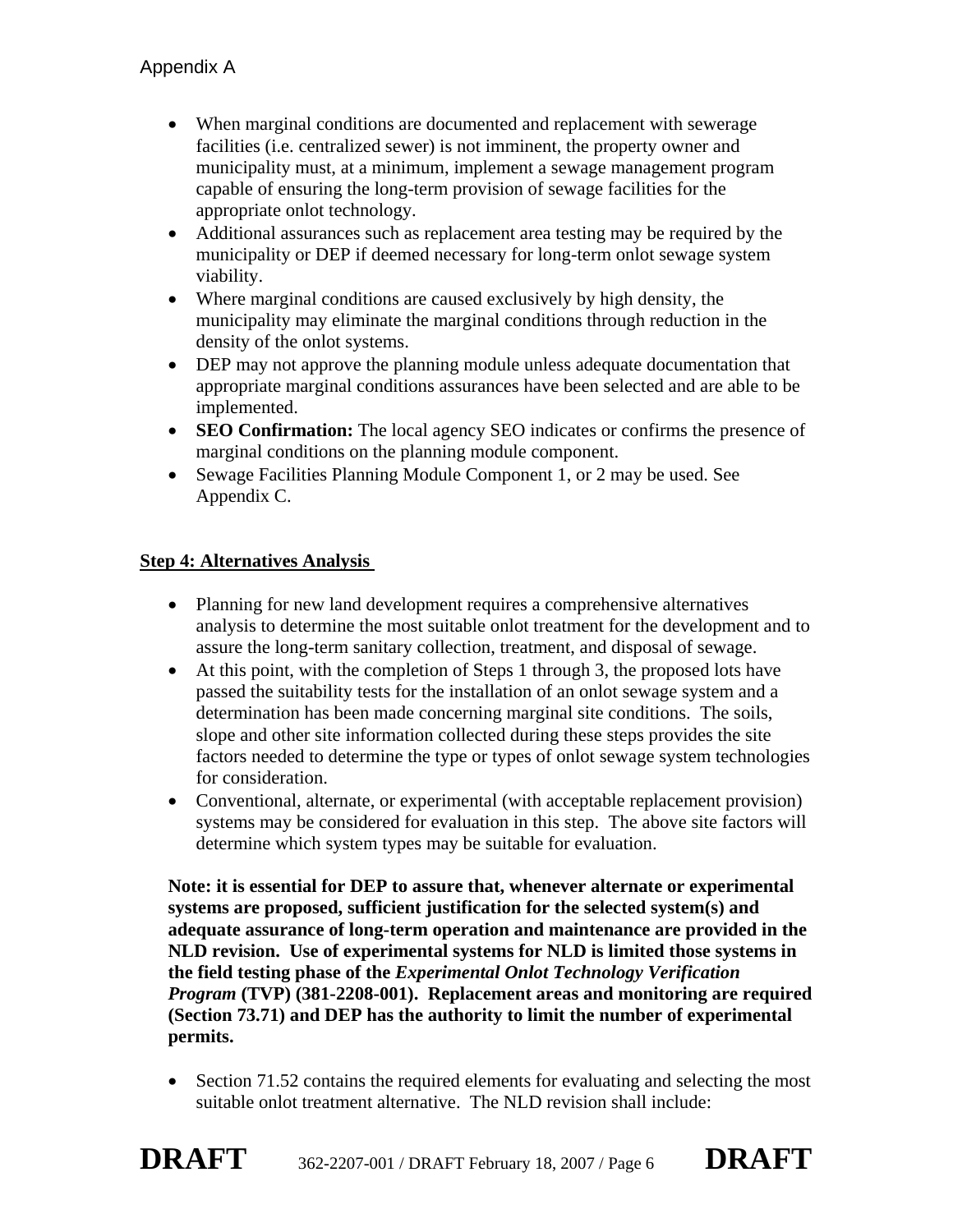- o An analysis of technically feasible sewage facilities alternatives identified by the municipality and additional alternatives identified by DEP
- o Selection of an alternative that adequately addresses both the present and future sewage needs of the proposal
- o Selection of an alternative that assures continued operation and maintenance of the selected sewage facilities through a sewage management program and administrative capability
- o Assurance that the proposal may be implemented and designation of the institutional arrangements necessary for implementation
- o The type of sewage facilities proposed, including collection, treatment and disposal methods
- o A description of operation and maintenance activities required by Subchapter E of Chapter 71 (relating to sewage management programs) and clarified in the DEP technical guidance titled *Act 537 Program Guidance; Sewage Management Activities* (362-2208-NNN).
- o The person responsible for operation and maintenance activities and legal/financial arrangements necessary for assumption of this responsibility
- Sewage Facilities Planning Module Component 2 may be used. See Appendix C.

#### **Step 5: Municipal Action and DEP Review**

- A NLD revision may be considered incomplete unless it includes:
	- o The minimum content required in 71.52 and the information described in this document
	- o Comments from appropriate official planning agencies
	- o Documentation that the proposal complies with applicable consistency requirements
	- o SEO statement of general site suitability for onlot
	- o Documentation of newspaper publication (when applicable)
- A municipality may refuse to adopt an NLD plan revision if:
	- o The revision is not technically or administratively able to be implemented
	- o Present and future needs are not adequately addressed
	- o The revision is not consistent with the official plan or municipal comprehensive planning
	- o The revision does not meet applicable consistency requirements
- DEP may not approve a NLD plan revision unless:
	- o It contains all required information and supporting documentation
	- o It is complete in accordance with 71.53
- NLD revisions require alternatives evaluation and selection of an alternative that is technically and administratively feasible and assures the long-term sanitary collection, treatment, and disposal of sewage.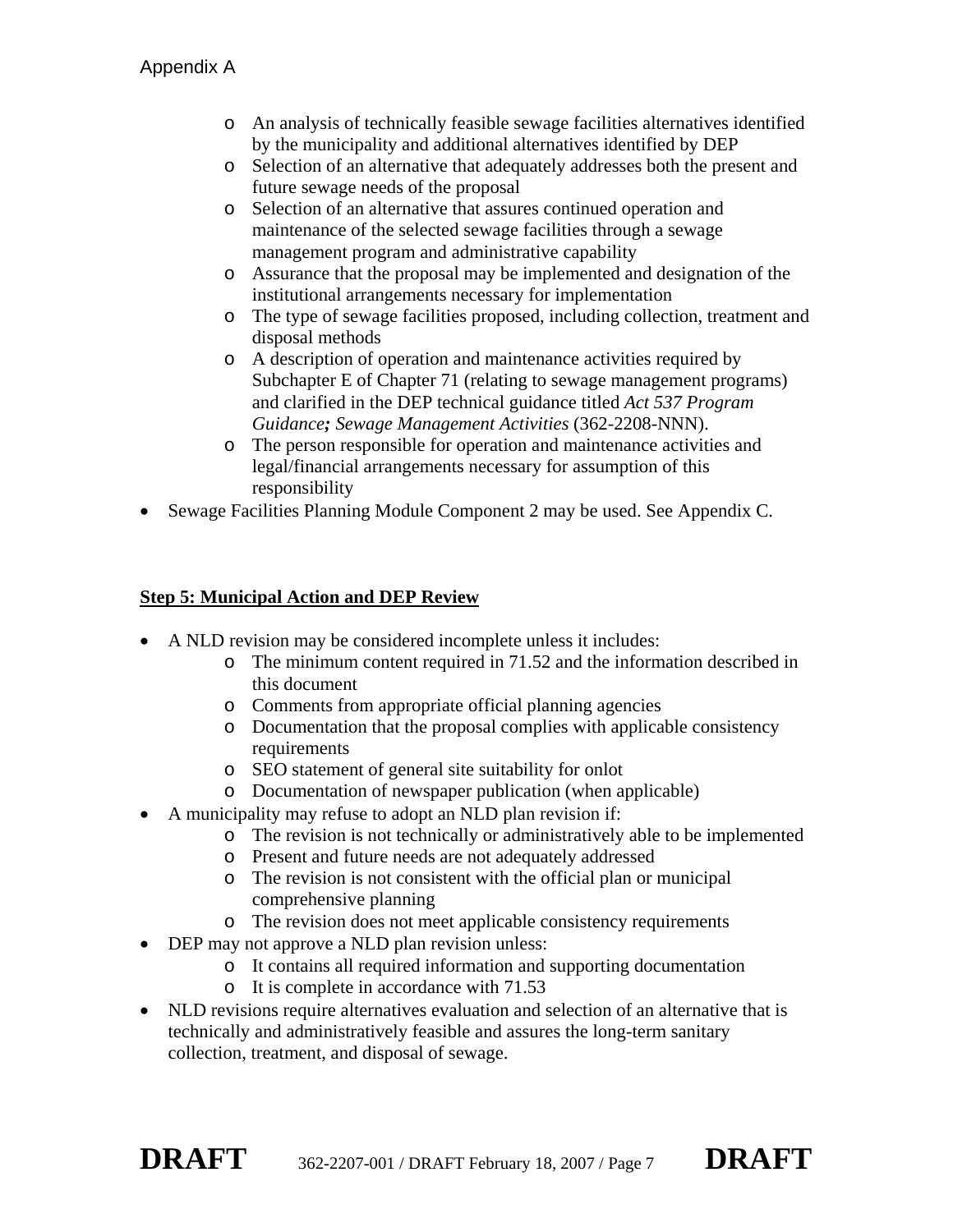

**DRAFT** 362-2207-001 / DRAFT February 18, 2007 / Page 8 **DRAFT**